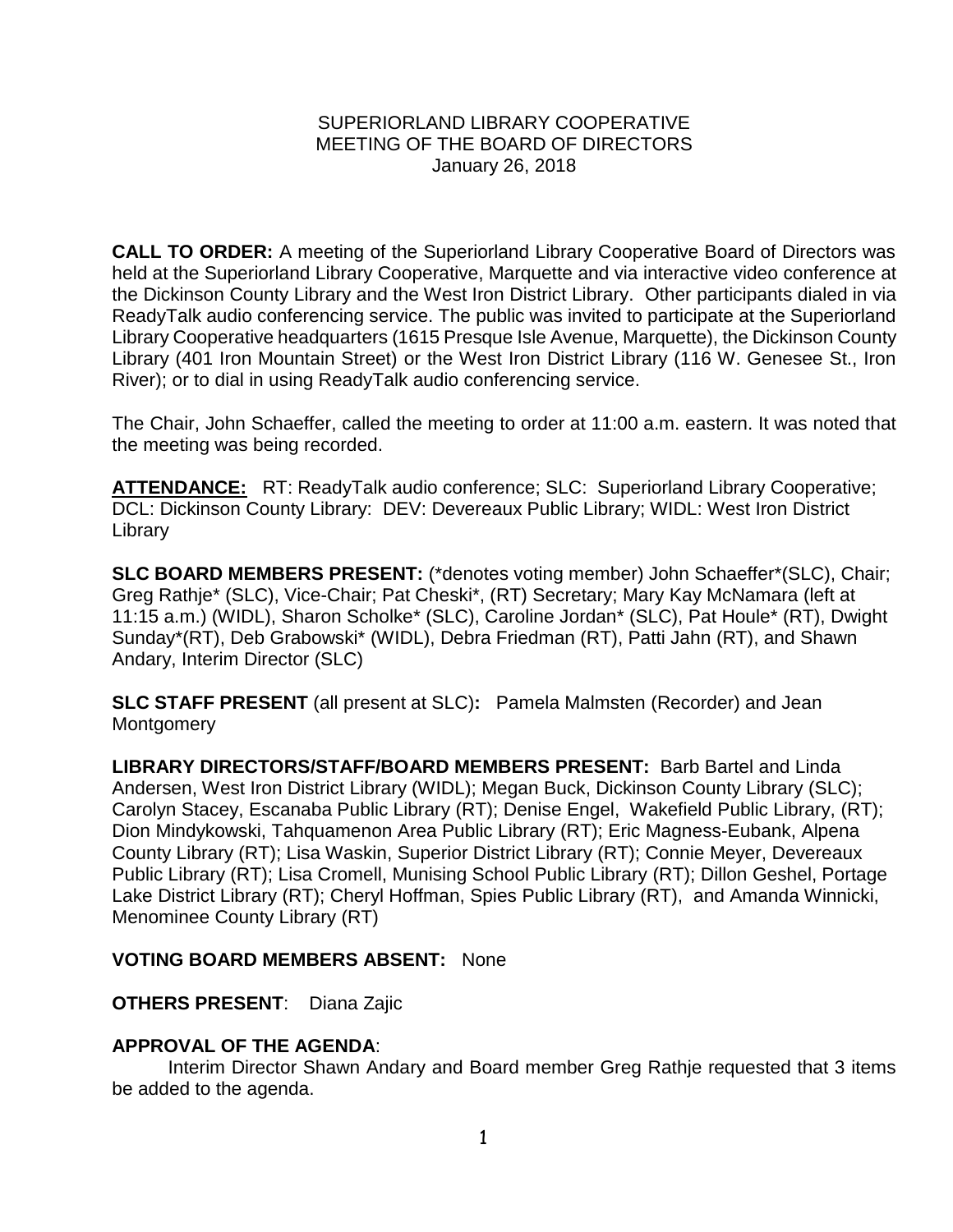Greg Rathje, with support by Sharon Scholke, made a MOTION THAT AGENDA ITEM "IX. e. SLC/UPRLC STAFFING" BE MOVED TO ITEM "V. d." AND AMENDED TO STATE: "SLC/UPRLC STAFFING AND BUDGET REVISION". Greg Rathje then proposed that the MOTION be AMENDED TO ADD NEW BUSINESS ITEM "IX. f. PAYING THE INTERIM DIRECTOR" AND TO ADD "RULES FOR PUBLIC COMMENT" IMMEDIATELY AFTER THE APPROVAL OF THE AGENDA. The amended motion was seconded by Sharon Scholke, unanimously approved and carried.

**RULES FOR PUBLIC COMMENT:** A MOTION was made THAT THE PUBLIC BE ALLOWED TO COMMENT AFTER EACH ITEM WITH A LIMIT OF 2 MINUTES PER PERSON (MSC Greg Rathje/Deb Grabowksi). Motion carried unanimously.

# **APPROVAL OF THE MINUTES OF DECEMBER 8, 2017 AND DECEMBER 15, 2017:**

A MOTION was made TO APPROVE THE MINUTES OF THE BOARD MEETINGS OF DECEMBER 8, 2017 and DECEMBER 15, 2017 AS PRESENTED (MSC Pat Cheski/Sharon Scholke). Motion carried unanimously.

**FINANCIAL REPORT:** Pam Malmsten presented the financial report.

December 2017 Cash Disbursements: Pam reported that a payment of \$6,927.06 to Recorded Books, LLC (3-959.3) was for the annual Zinio digital magazine platform fee. There were no other unusual disbursements in December. Total December disbursements were \$67,205.34.

A MOTION was made TO APPROVE DECEMBER 2017 CASH DISBURSEMENTS OF \$67,205.34 (MSC Pat Houle/Sharon Scholke). Motion carried unanimously.

Year to Date Expense and Revenue Reports as of 12/31/2017*:* 

Expenses: Pam noted that the professional and contractual line item is over the 3/12 figure by about \$8,500; this is mostly due to the adjusting entry that was made in October to record the FY 2018 RIDES subsidy expense (\$16,387.50). If the RIDES subsidies are disregarded, the professional and contractual line item is still over the 3/12 budget figure; this is due to legal expenses. Pam M. said that during the discussion about the proposed FY 2018 budget revision, she would recommend that \$3,000 be added to the professional and contractual line item. Total expenses as of 12/31/2017 were \$192,696.

Revenues: SLC received the first 50% direct state aid payment in December (\$266,030). Pam added that indirect state aid payments should start coming in the next month or so. Total revenues as of \$12/31/2017 were \$237,897.

 A MOTION was made TO APPROVE THE YEAR TO DATE REPORTS AS OF 12/31/2017 [with total revenues of \$237,897 and total expenses of \$192,696] (MSC Dwight Sunday/Caroline Jordan). Motion carried unanimously.

Balance Sheet as of 12/31/2017: Pam Malmsten reported that, as of 12/31/2017, total SLC assets were \$899,161.29 and total liabilities plus fund balances were \$899,161.29.

A MOTION was made TO APPROVE THE BALANCE SHEET AS OF 12/31/2017 (MSC Greg Rathje/Sharon Scholke). Motion carried unanimously.

SLC/UPRLC Staff and Proposed FY 2018 Budget Revision: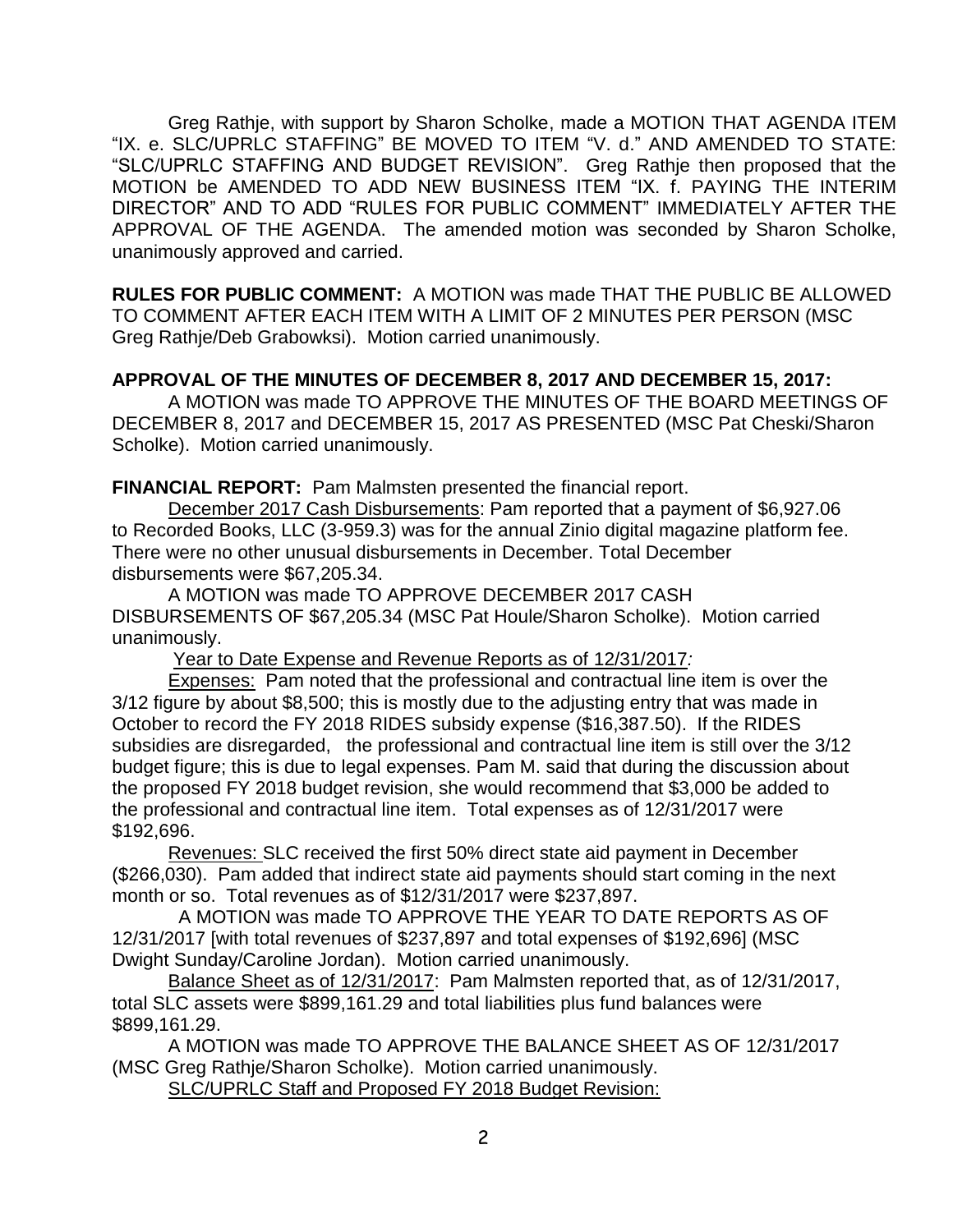*Staffing:* SLC's Network Administrator, Jean Montgomery, is planning on retiring in July 2018. Shawn Andary reported that she and Jean Montgomery worked on a draft job description; after receiving feedback from the Advisory Board of Librarians, the job description was revised and sent on to the SLC Personnel Committee. Jean Montgomery has worked for SLC for 16 years; over the years, in addition to technical support and network administration, Jean has taken on backup system administration duties along with programming and creative work involving the shared online catalog. Since it would not be realistic for Jean's replacement to be expected to provide system administration as well as network administration and technical support for 38 libraries, the online catalog and system administration piece was not included in the draft job description. Shawn proposed that the part-time Database Assistant be offered a full-time position; she noted that the Database Assistant has the skills and talent to learn system administration, resource sharing, and other tasks. Shawn commented that SLC has been under-staffed for a number of years, and that the full-time position is necessary even if Shawn reassumes her full-time System Administrator position. Shawn recommended, however, that no action be taken regarding staffing until more is known about the MERS liability issue.

There was further discussion about the Network Administrator positon. She said that there are many unique challenges and facets involved with understanding the needs of so many different public libraries; for example the networks have to be secure, yet they have to be open to the public. Jean said that, in her opinion, SLC should hire someone with a good foundation of computer and technical skills, and who is willing to learn the other aspects of the job. Jean said that the new Network Administrator should be hired by April 1, 2018 so that she can work with him or her for 3 months; this would allow Jean and the new employee time to travel together to all of the libraries and learn about the network setups for each library. Jean added that there are also special projects that they could work on together.

*Budget:* The Board received a preliminary revised FY 2018 budget in advance of the meeting. Pam Malmsten explained that she and Shawn worked on the budget to give the Board an idea of how the budget would change if the Database Assistant position becomes a full-time position. Possible budget revisions included:

- (1) Make the Database Assistant full-time and add costs for all benefits that are provided to full-time employees.
- (2) Increase the Interim Director's salary to \$59,403, which is the average between her current salary and the low-end Director position salary of \$68,000 that was advertised two years ago. Since the Interim Director would still be spending some of her time on System Administration duties for the shared automated system, 43% of her salary would be billed to UPRLC.
- (3) Add the former Director's severance payout to the salary line item and adjust the salary line item to reflect the Director's termination date of 12/31/2017.
- (4) Increase the professional and contractual line item and reduce the travel and conference line items. Net cost for these adjustments would be 0.

#### **DIRECTOR'S REPORT:**

Director's Report**:** Shawn Andary presented the Director's report. She announced SLC has a new Board member: Mary Kay McNamara. Mary Kay represents the West Iron District Library and replaces former Board member Sara Basso, who recently resigned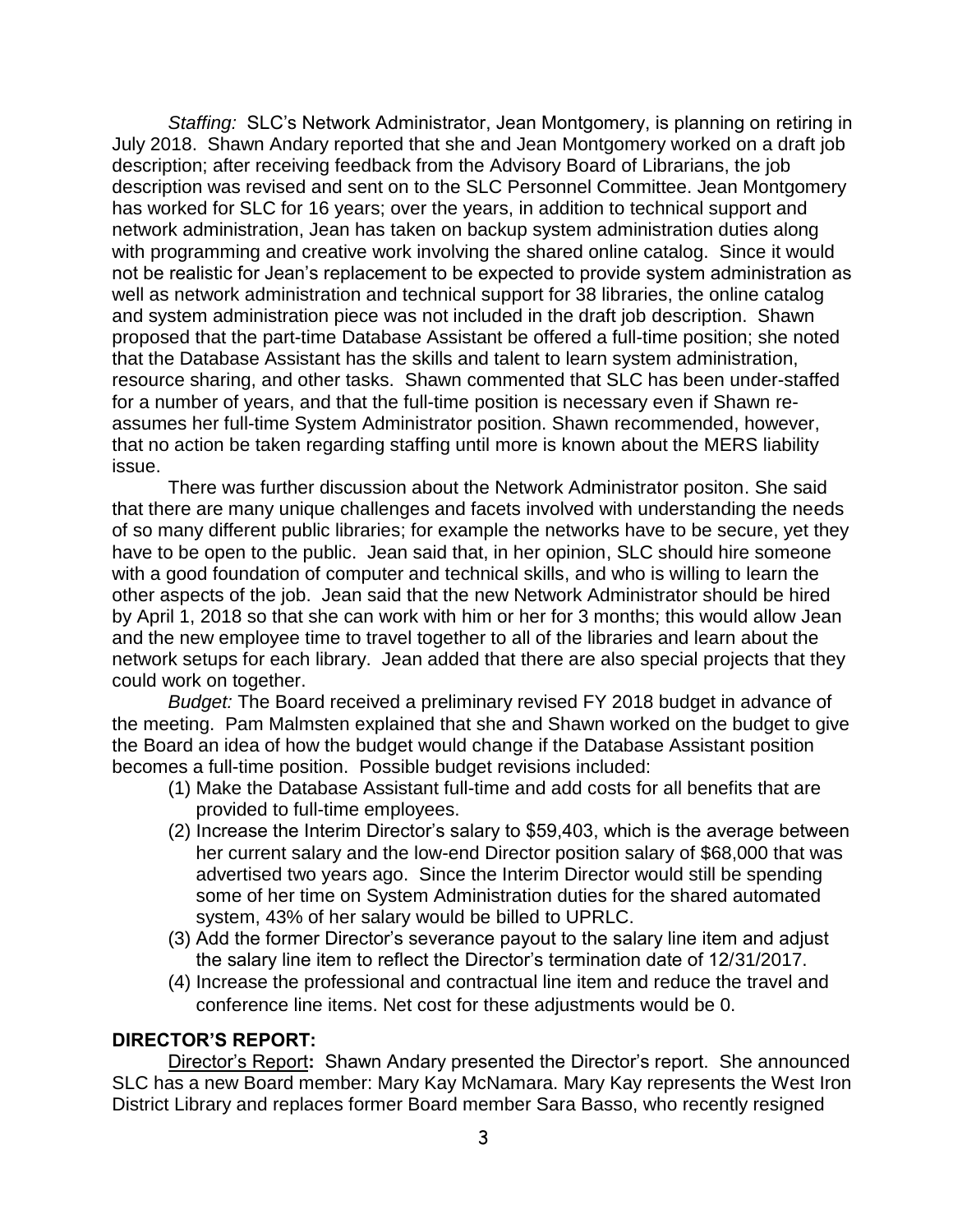from the SLC Board. Mary Kay was no longer present since she had to leave at 11:15 a.m. eastern, however Library Director Barb Bartel shared information about Mary Kay's background and interest in libraries.

*State Aid Reports:* The deadline for submitting state aid reports is February 1, 2018. Shawn said that everyone is on track to submit their reports on time.

*eRate Advisory Committee:* Shawn said she has followed up on all of the Boards and Committees that former Director Pam Christensen served on. The next Cooperative Directors meeting is in February; Shawn will connect remotely. Shawn has also joined the eRate Advisory Committee; Shawn's representation on this committee is an opportunity for SLC to receive valuable information from eRate advisors. The eRate Advisory Committee meets bi-monthly (the next meeting is in March) and Shawn will attend remotely.

*RIDES Task Force:* The Midwest Collaborative for Library Services (MCLS) contracts with the Library of Michigan (LM) to administer and implement the RIDES delivery system. LM provided LSTA (Library Services and Technology Act) funding to MCLS to conduct a study of RIDES and make suggestions for improvements. To conduct the study, MCLS established A RIDES Delivery Task Force. The Task Force decided to hire a consultant to conduct an assessment of the current RIDES delivery system and pricing structure. The consultant visited Marquette and met with staff from SLC and other RIDES participating libraries; she is working on a report which is due 2/16/2018. Shawn plans to attend the next RIDES Task Force meeting in Lansing, which is scheduled for 2/27/2018. Shawn said that Task Force members were strongly urged to attend the February meeting in person since it will be a working meeting to review the consultant's report and make recommendations.

# **COMMITTEE REPORTS:**

Advisory Board of Directors Report: The Advisory Board of Librarians met on January 16, 2018. Megan Buck reported that 12 library directors and 3 SLC staff members attended the meeting. The group elected officers: Chair: Megan Buck, Vice-Chair: Wanda Tessmer, and Secretary: Carolyn Stacey. The directors discussed two sections of the SLC by-laws: Article VI Section 3, which is the section pertaining to the Advisory Board of Librarians, and Article II Section 1, which addresses SLC Board membership. The Advisory Board decided to compose a short survey that would be sent to library directors; 29 out of 38 library directors have responded so far. Megan said that the Advisory Board of Librarians will meet on February 20 to review the survey results, and that more information would be shared at the next SLC Board meeting on February 23.

#### **OLD BUSINESS:**

.

Separation Agreement: John Schaeffer reported that the Separation Agreement between Pam Christensen and the SLC Board of Directors had been signed by both parties and executed.

MERS Update: Shawn Andary reported that follow up on the MERS liability issue was put on hold pending the execution of the Separation Agreement. After discussion,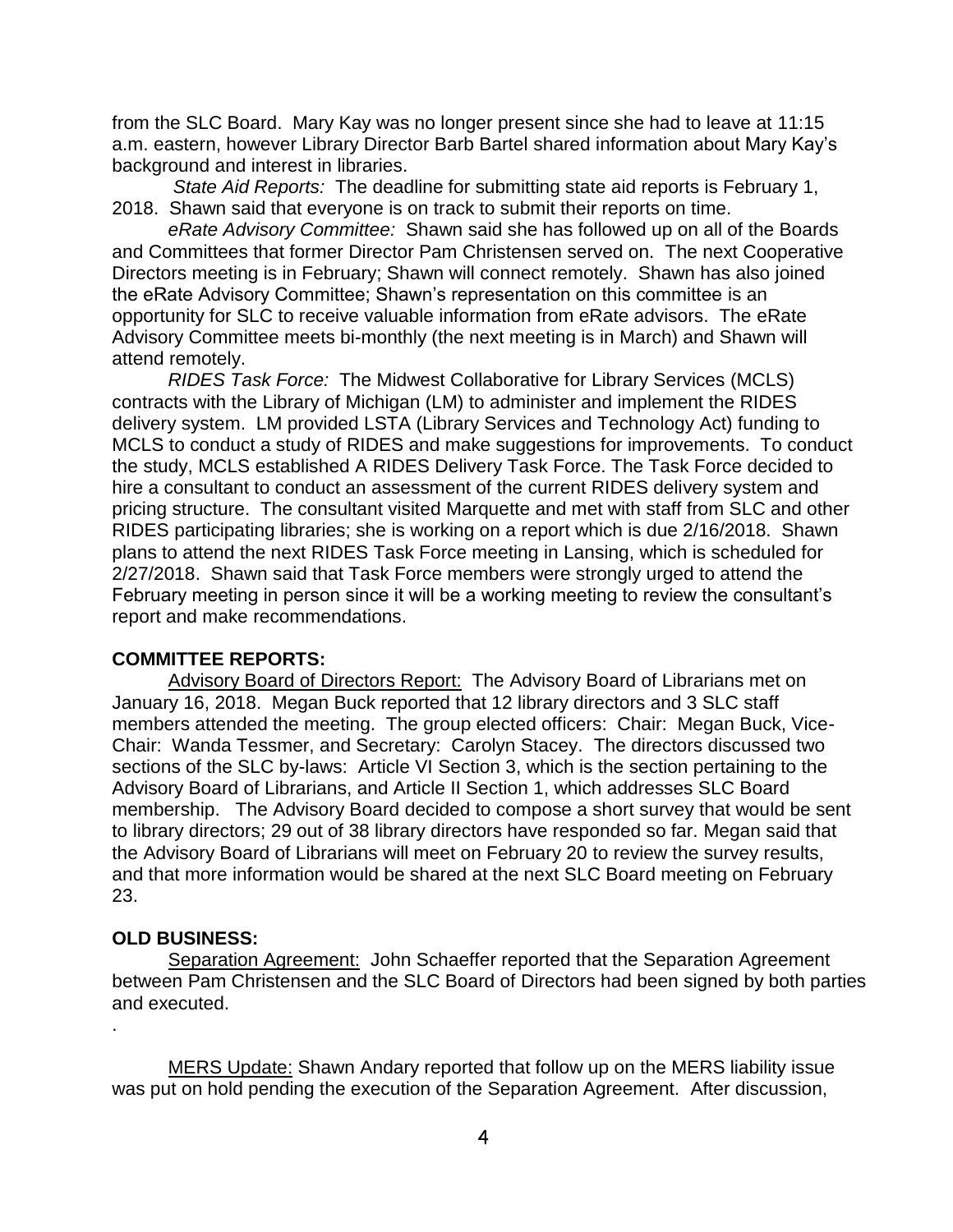the Board agreed that the Finance Committee should contact SLC's attorney to discuss the next steps that should be taken to resolve this issue.

Victoria Wolf Bequest Committee: The U.P. Library for the Blind, now the Great Lakes Talking Book Advisory Outreach Center (GLTB), which is operated by the Superiorland Library Cooperative, was one of the beneficiaries of the estate of Victoria E. Wolf, a former U.P. Library for the Blind patron. At the December 8 Board meeting, SLC staff member Lynn Buckland Brown, who is the GLTB Reader Advisor, presented some ideas for projects that would benefit GLTB patrons. Lynn and other SLC staff are identifying visually impaired people in the community to survey them about what types of services or products might be good use of the funds. Shawn reported that she has contacted a local children's book author regarding a possible project.

Network Administrator Position: The Network Administrator position was previously discussed under the "Financial Report--SLC/UPRLC Staff and Proposed FY 2018 Budget Revision" agenda item.

#### **NEW BUSINESS**:

.

NMLN Board Appointment: Pam Christensen, who resigned on 12/31/2017, was one of SLC's two representatives to the Northern Michigan Library Network Board of Directors. (The other representative is Deb Friedman). Pam Malmsten reported that the SLC Board of Directors needs to appoint a second representative to replace Pam Christensen.

A MOTION was made to APPOINT SHAWN ANDARY TO REPRESENT SLC ON THE NORTHERN MICHIGAN LIBRARY NETWORK BOARD OF DIRECTORS (MSC Pat Cheski/Sharon Scholke). Motion carried unanimously.

Bank Signers Resolution: A MOTION was made that PAMELA MALMSTEN, SHAWN ANDARY, AND CAROLINE JORDAN BE DESIGNATED AS AUTHORIZED SIGNERS ON ALL ACCOUNTS AT THE WELLS FARGO BANK AND THAT SHAWN ANDARY AND PAM MALMSTEN BE DESIGNATED AS AUTHORIZED SIGNERS ON ALL ACCOUNTS AT RANGE BANK AND MBANK. (MSC Greg Rathje/Sharon Scholke). Motion carried unanimously.

Advisory Board Survey Results: It was agreed that discussion about the Advisory Board survey results would be deferred to the February 23 Board meeting.

eRate Consultant: SLC staff member Suzanne Dees currently provides eRate consulting services to SLC member libraries and the Internet Consortium. Shawn reported that Suzanne has indicated that she is willing to continue in her role until the 2018 funding year is completed. Suzanne recommended that SLC start looking at finding another consultant beginning with the 2019 funding year; she also made suggestions for consultants that she has worked with in the past. Shawn indicated that she would soon start reaching out to possible consultants and gathering more information on services and costs. Greg Rathje commented that it would be a good idea to provide potential consultants with some quantitative data on how much time Suzanne spends on the e-rate work, how many libraries she works with, etc.